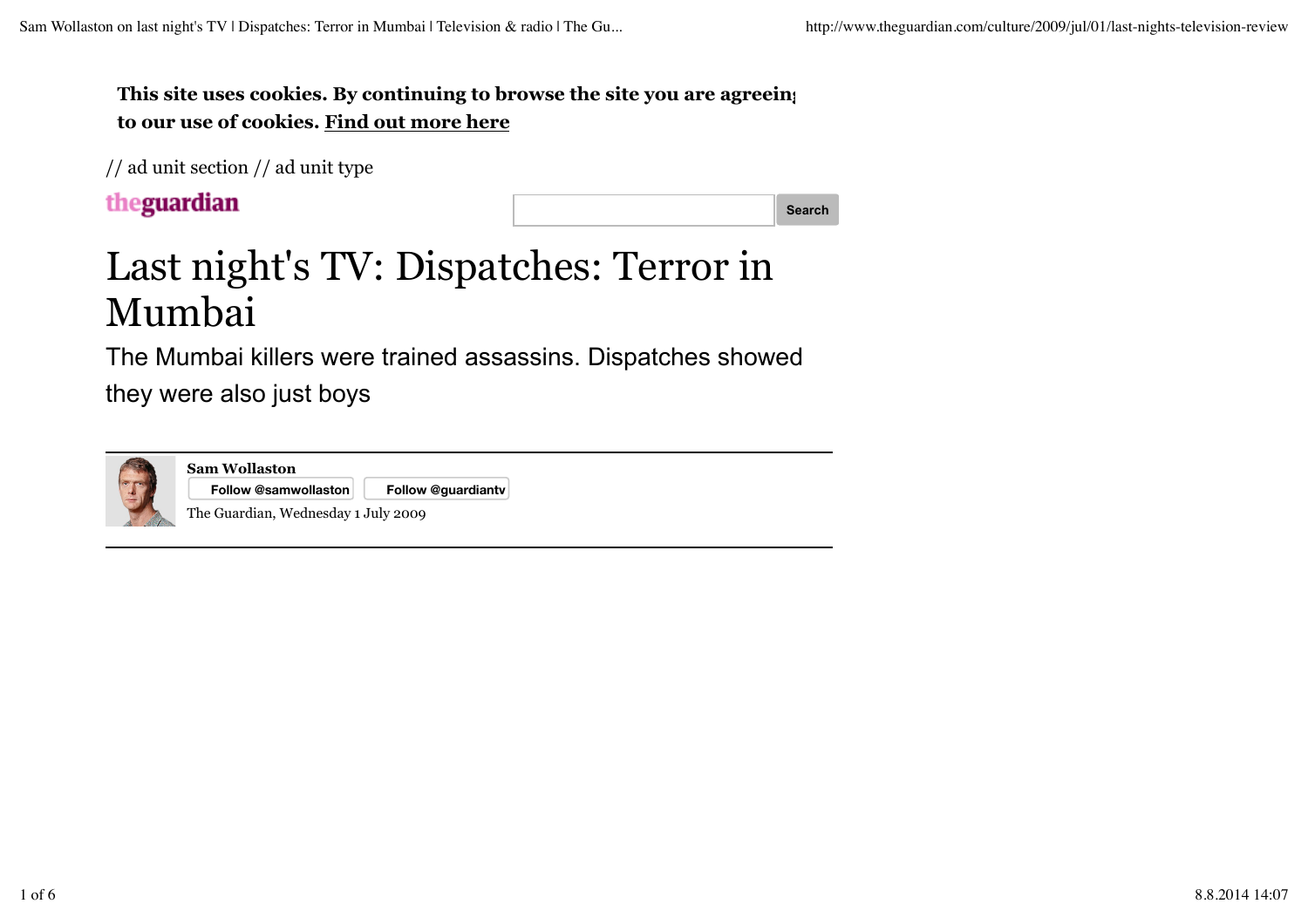Sam Wollaston on last night's TV | Dispatches: Terror in Mumbai | Television & radio | The Gu... http://www.theguardian.com/culture/2009/jul/01/last-nights-television-review



One of the gunman involved in the Mumbai attacks is caught on CCTV. Photograph: Sebastian D'souza/AP

Sometimes a terrible news event is so hard to get your head around, the only way to get some kind of grip on it, and what it means, is to zoom in on the detail. **Dispatches: Terror in Mumbai** (Channel 4) did this to extraordinary effect. Using interviews, news coverage, amateur and CCTV footage, plus - most powerfully of all - recordings of phone calls between the terrorists on the ground and the guys pulling the strings in Pakistan, it pieced together the unfolding of events last November, when shooting and bombing attacks rocked India's largest city.

At VT railway station, it is the police who are caught on CCTV and found guilty, if only of a lack of courage. They cower behind pillars or run away, confused and frightened. The bravest tries to fire his ancient bolt-action rifle at the terrorists, but it jams, so he picks up a plastic chair instead and throws it in frustration. The war on terror, fought with plastic furniture. Fifty-two people were killed at the station.

A Turkish businessman and his wife who were staying at the Trident Oberoi hotel tell of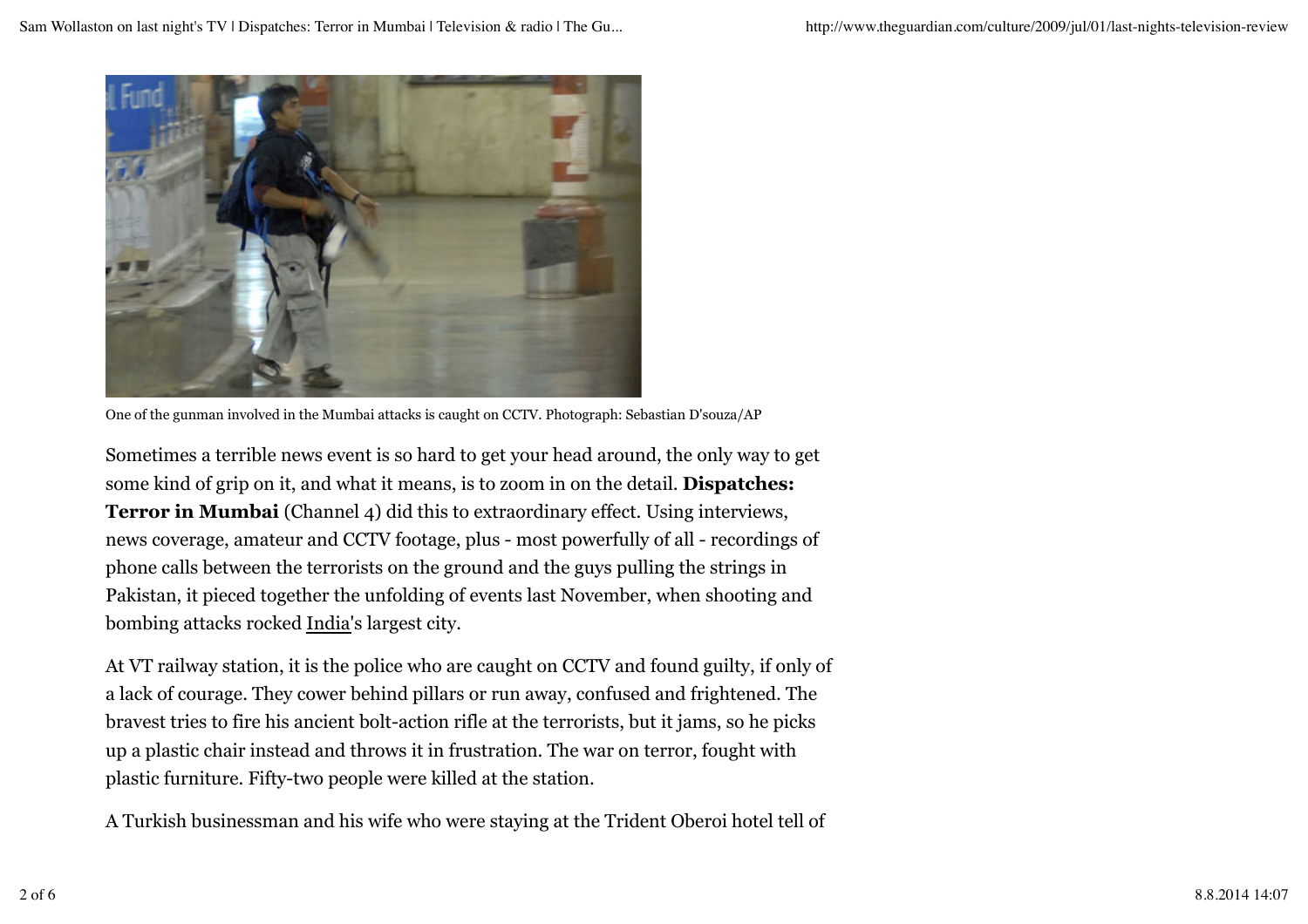how they were spared because of their faith, while the bodies of those less lucky pile up around - and on top of - them. Meanwhile, cameras at the Taj Palace hotel across town show two young backpackers walking into the lobby, their rucksacks filled with assault rifles, pistols, grenades, hundreds of bullets and enough dried fruit and nuts to last a couple of days of killing.

One of the most heart-wrenching images from the film is of a two-year-old Jewish boy, filmed through a window. He is clearly agitated, walking in circles, looking down at the bodies of his dead parents. But perhaps most poignant of all are the recordings, taped by the Indian secret services, of the instructions delivered over the phone to the terrorists by their controllers: they tell us so much about indoctrination. "Throw some grenades, my brother, there's no harm in throwing a few grenades. How hard can it be to throw a grenade? Just pull the pin and throw it. For your mission to end successfully, you must be killed. God is waiting for you in heaven."

And the boys - because they are only boys - say "God willing" and do as they are told. But they haven't been turned into killing machines to the exclusion of everything else. The pair at the Taj Palace, Mumbai's grandest hotel, are mesmerised by the splendour they find there, opulence they never knew existed.

"There are computers with 30-inch screens," one tells his boss down the phone in wonder.

"Computers? Haven't you set fire to them?" asks the commander, getting irritated.

The boy continues: "It's amazing. The windows are huge. It's got two kitchens, a bath and a little shop ... "

There's something almost touching about it. For a second, he is not a brainwashed, trained assassin; he's a kid in a sweet shop. In this terrifiying, moving, human story it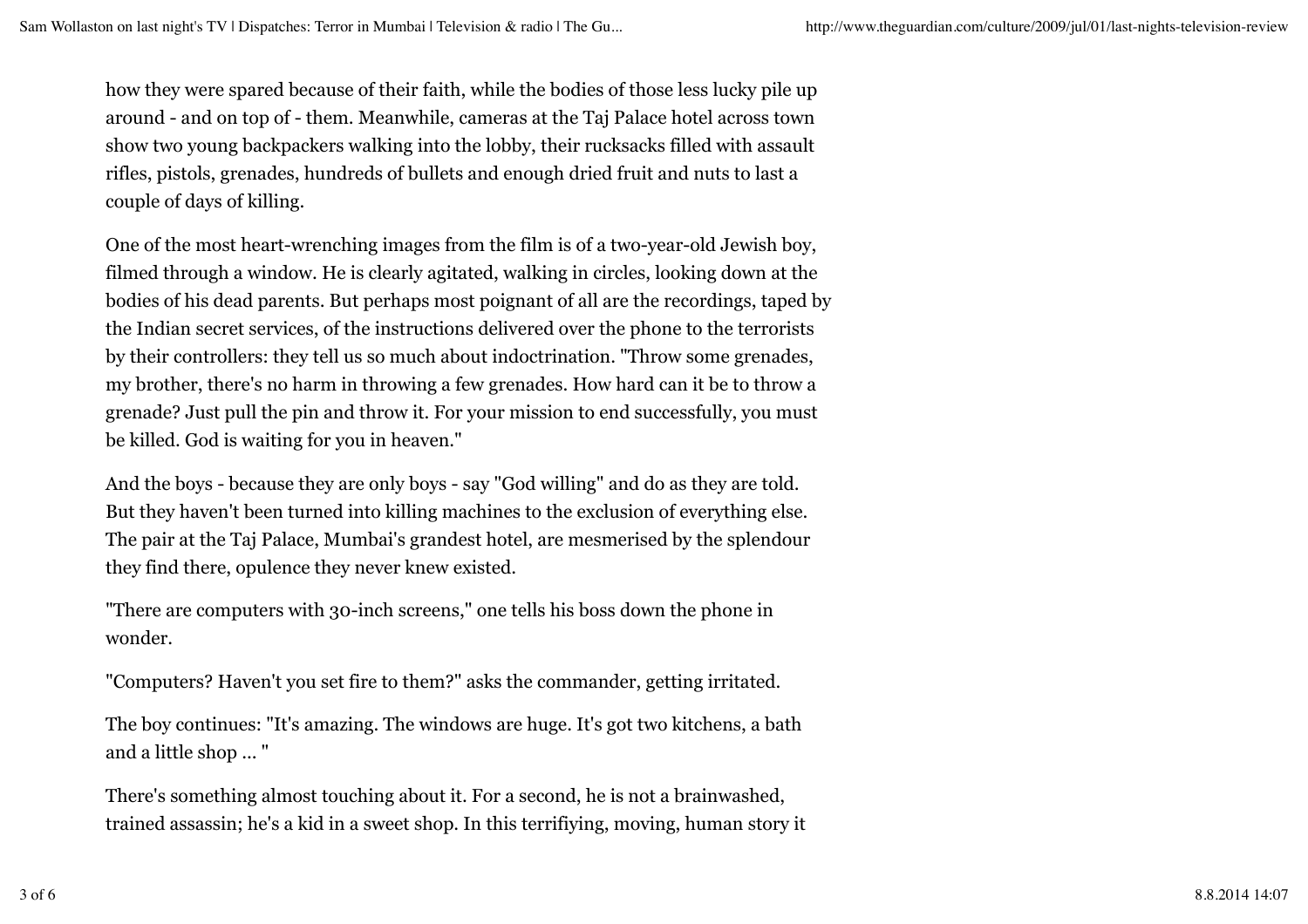shows there is humanity everywhere, even where you may not expect it.

**Imagine ... David Hockney: A Bigger Picture** *(BBC1)* should have been brilliant. The film-maker had three years of amazing access to the usually media-shy painter, at home in California, at home in Yorkshire, and peeks - more than peeks, takes long looks - over the painter's shoulder at work. But, structurally, it is a bit of a mess, wishy-washy perhaps, which isn't something you should be saying about anything to do with Hockney. We jump backwards and forwards across the Atlantic, from summer to winter, from watercolours to oils, to photography being over to it beginning again, to another winter, or is it the same winter again - who knows? I lost my way a bit, to be honest, as did the film.

The subject just about saves it. There's a twinkliness about Hockney, a witty knowingness, a Yorkshireness that has survived 30 years in LA (he went, he says, because both the shadows of the trees and the boys' bodies are better defined over there). Even when you have no idea what he's talking about, he makes perfect sense. He paints quite good pictures, too. Bloody big, some of them.

**Art Against the Odds** (Channel 4), this week's series of Three Minute Wonder films after the news, is about the opposite end of the art world spectrum. While acres of Tate wall space are being handed to Hockney on a plate, these are nice little portraits thumbnail sketches, really - of artists fighting to get a tiny corner of the summer exhibition at the National Gallery. Alice Tait, a young illustrator, is worried her work will be looked down upon among the fine artists' pieces. She needn't have have worried, because her work is turned down. It won't be looked upon at all.

• **What did you think?** Have your say at guardian.co.uk/culture/television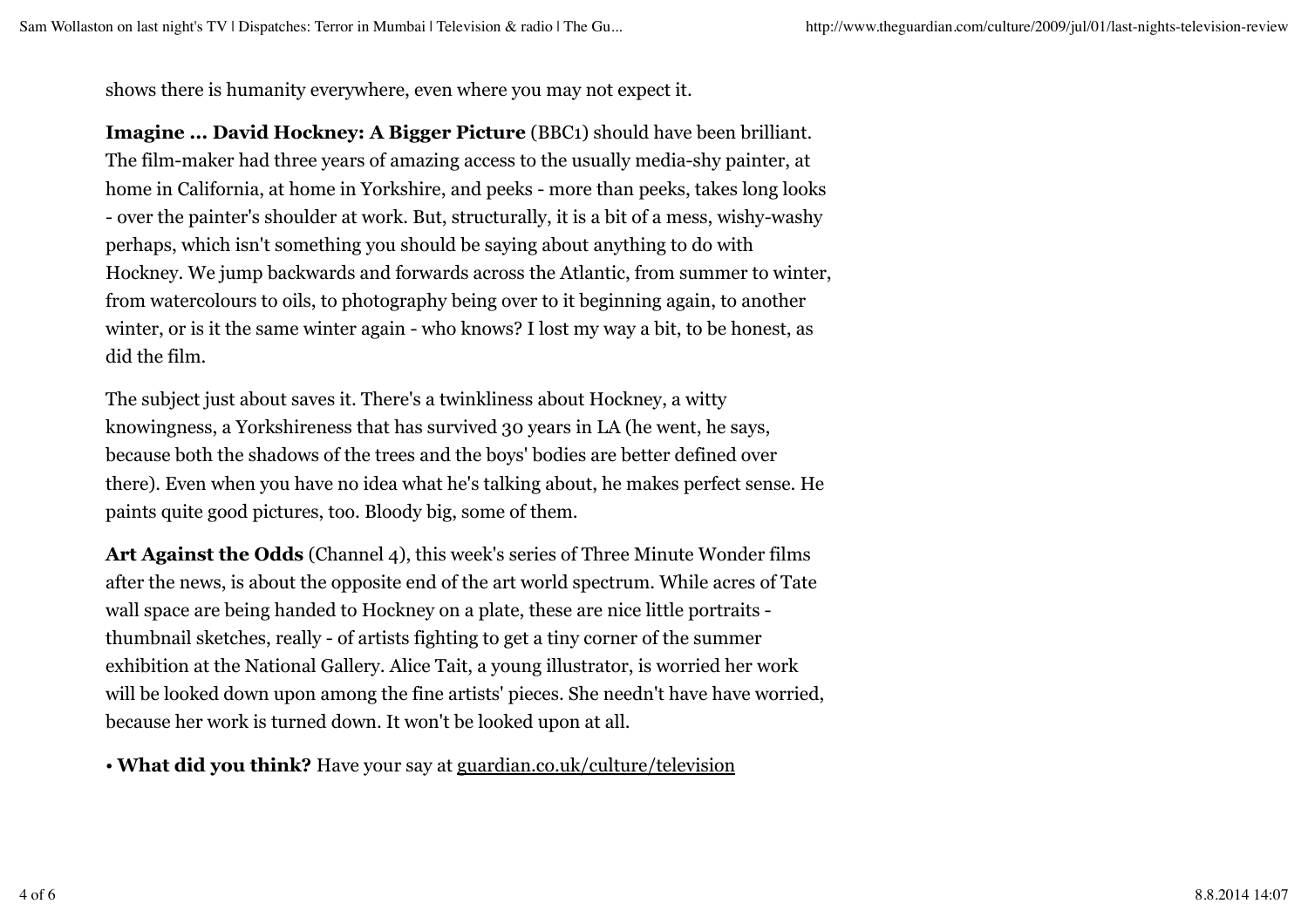## **More from the guardian**



The Fake Sheikh and me: Tulisa talks 02 Aug 2014



Arsenal draw Slaven Bilic's Besiktas in Champions League play-off 08 Aug 2014



Chelsea beaten by Werder Bremen on Thibaut Courtois' debut 03 Aug 2014



Christina Hendricks: 'My agency dropped me when I first agreed to play Joan in Mad Men' 03 Aug 2014

## **More from around the web**

MAKE YOUR **MILLION-DOLLAR** idea Past 2 NET CATELLES IN SAMO

Promoted content by Outbrain

Entrepreneurs: What You Did Not Know About the Manufacturing Process (Autodesk)



Think You're Too Busy to Read Great Books? A New iPhone App is Designed for You (BOOK RIOT)



This Is What 500 Years of Female Portraits in Under 3 Data! Minutes Looks Like [VIDEO] (Optimove) (Goodnet)



Beware the Giraffes in Your

Recommended by

// ad unit section // ad unit type



Girokonto: bis 150€